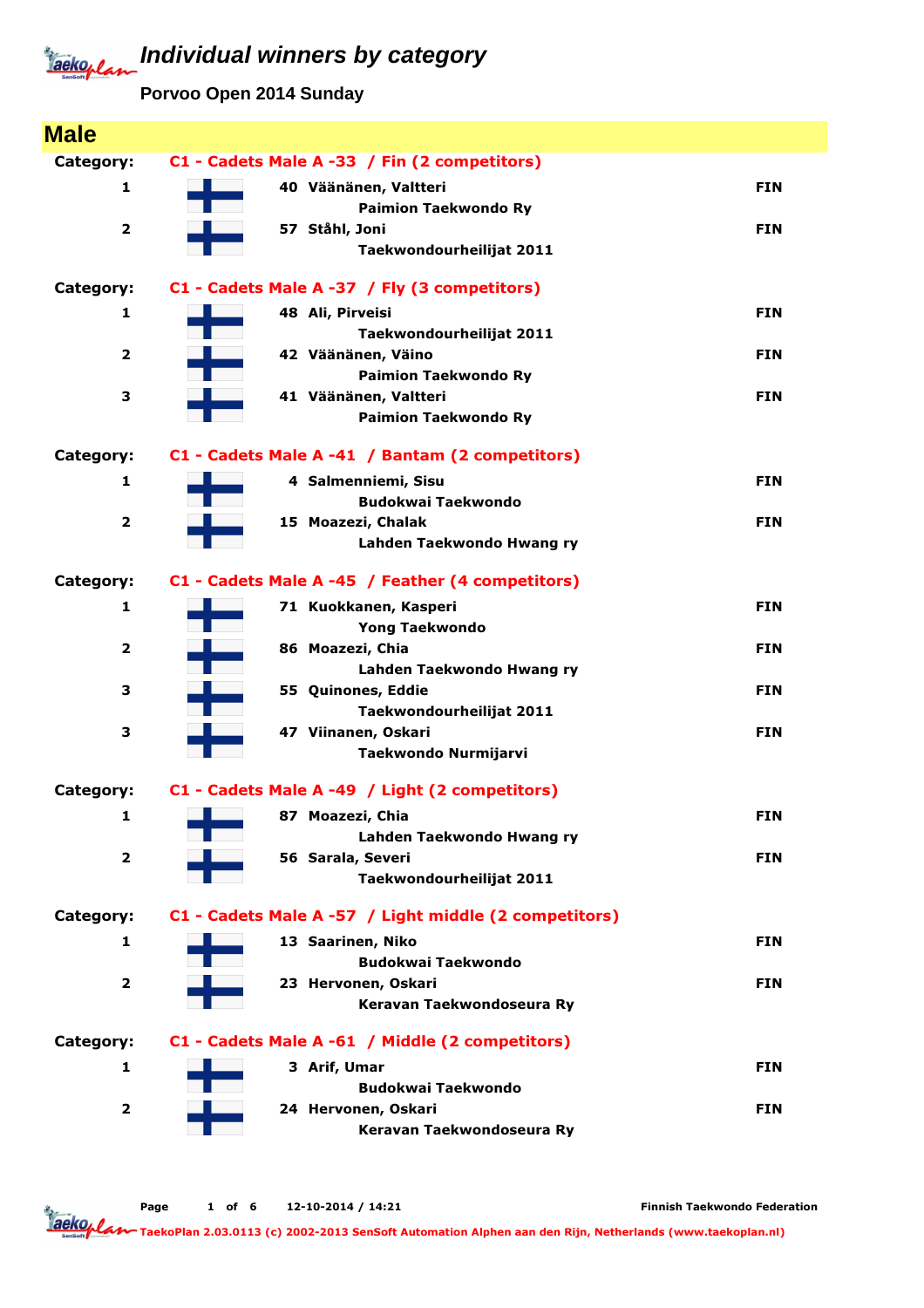**Porvoo Open 2014 Sunday**

| <b>Male</b>             |                                                    |            |
|-------------------------|----------------------------------------------------|------------|
| Category:               | B1 - Juniors Male A -48 / Fly (2 competitors)      |            |
| 1                       | 61 Lehto, Teemu                                    | <b>FIN</b> |
|                         | Tampereen Kumgang Taekwondo                        |            |
| $\overline{\mathbf{2}}$ | 83 Väyrynen, Aleksi                                | <b>FIN</b> |
|                         | Taekwondourheilijat 2011                           |            |
|                         |                                                    |            |
| Category:               | B1 - Juniors Male A -55 / Feather (2 competitors)  |            |
| 1                       | 14 Saarinen, Niko                                  | <b>FIN</b> |
|                         | <b>Budokwai Taekwondo</b>                          |            |
| $\overline{\mathbf{2}}$ | 10 Pohjanjoki, Matias<br><b>Budokwai Taekwondo</b> | <b>FIN</b> |
|                         |                                                    |            |
| Category:               | R1 - Seniors Male A -54 / Fin (2 competitors)      |            |
| 1                       | 51 Saarinen, Niko                                  | <b>FIN</b> |
|                         | <b>Budokwai Taekwondo</b>                          |            |
| $\overline{2}$          | 45 Rinne, Kristian                                 | <b>FIN</b> |
|                         | Porvoon Taekwondoseura Ry                          |            |
| Category:               | R1 - Seniors Male A -58 / Fly (3 competitors)      |            |
| 1                       | 35 Ponkilainen, Mikko                              | <b>FIN</b> |
|                         | <b>Malmin Taekwondo Ry</b>                         |            |
| $\overline{\mathbf{2}}$ | 43 Vuori, Miika                                    | <b>FIN</b> |
|                         | <b>Paimion Taekwondo Ry</b>                        |            |
| 3                       | 44 Rinne, Kristian                                 | <b>FIN</b> |
|                         | Porvoon Taekwondoseura Ry                          |            |
| Category:               | R1 - Seniors Male A -63 / Bantam (4 competitors)   |            |
| 1                       | 30 Lahtinen, Toni                                  | <b>FIN</b> |
|                         | Loviisan Taekwondo Ry                              |            |
| $\overline{\mathbf{2}}$ | 66 Nurisalo, Patrik                                | <b>FIN</b> |
|                         | <b>Tampereen Kumgang Taekwondo</b>                 |            |
| 3                       | 12 Saari, Anton                                    | <b>FIN</b> |
|                         | <b>Budokwai Taekwondo</b>                          |            |
| 3                       | 64 Mimouni, Anas                                   | <b>FIN</b> |
|                         | <b>Tampereen Kumgang Taekwondo</b>                 |            |
| Category:               | R1 - Seniors Male A -68 / Feather (3 competitors)  |            |
| 1                       | 31 Lahtinen, Toni                                  | <b>FIN</b> |
|                         | Loviisan Taekwondo Ry                              |            |
| $\overline{\mathbf{2}}$ | 78 Partanen, Simo                                  | <b>FIN</b> |
|                         | Mukwan Jyväskylä                                   |            |
| 3                       | 52 Korhonen, Jyri                                  | <b>FIN</b> |
|                         | Taekwondourheilijat 2011                           |            |

Finnish Taekwondo Federation

Page 2 of 6 12-10-2014 / 14:21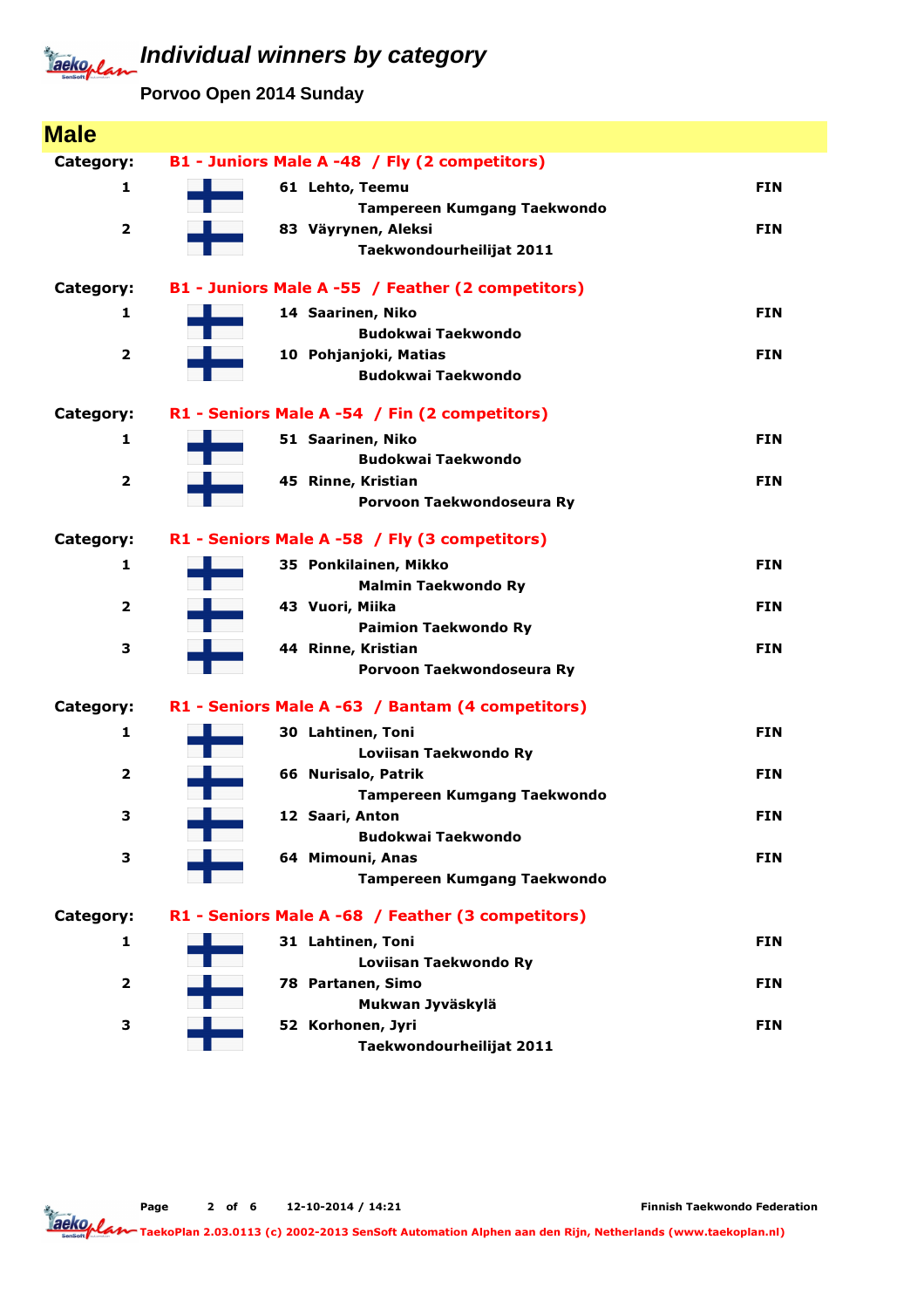**Porvoo Open 2014 Sunday**

| <b>Male</b>             |                                                 |            |
|-------------------------|-------------------------------------------------|------------|
| Category:               | R1 - Seniors Male A -74 / Light (8 competitors) |            |
| 1                       | 67 Nurisalo, Aleksi                             | <b>FIN</b> |
|                         | <b>Tampereen Kumgang Taekwondo</b>              |            |
| $\overline{\mathbf{2}}$ | 85 Räsänen, Terho                               | <b>FIN</b> |
|                         | Klaukkalan Tae Kwon Do Ry                       |            |
| з                       | 68 Peltonen, Jussi                              | <b>FIN</b> |
|                         | <b>Tampereen Kumgang Taekwondo</b>              |            |
| 3                       | 6 Eskandari, Sanan                              | <b>FIN</b> |
|                         | <b>Budokwai Taekwondo</b>                       |            |
| 5                       | 19 Tran, The                                    | <b>FIN</b> |
|                         | Herttoniemen Taekwondo Hwang                    |            |
| 5/8                     | 79 Haaranen, Antti                              | <b>FIN</b> |
|                         | Mukwan Jyväskylä                                |            |
| 5/8                     | 84 Damalie, Elom                                | <b>FIN</b> |
|                         | <b>Budokwai Taekwondo</b>                       |            |
| 5/8                     | 11 Rezaii, Reza                                 | <b>FIN</b> |
|                         | <b>Budokwai Taekwondo</b>                       |            |
| Category:               | R1 - Seniors Male A +87 / Heavy (2 competitors) |            |
| $\mathbf{1}$            | 46 Kuorikoski, Tero                             | <b>FIN</b> |
|                         | <b>Taekwondo Lahti</b>                          |            |
| $\overline{\mathbf{2}}$ | 20 Vikström, Hannu                              | <b>FIN</b> |
|                         | <b>Hiiden Taekwondo Rv</b>                      |            |

Page 3 of 6 12-10-2014 / 14:21

Finnish Taekwondo Federation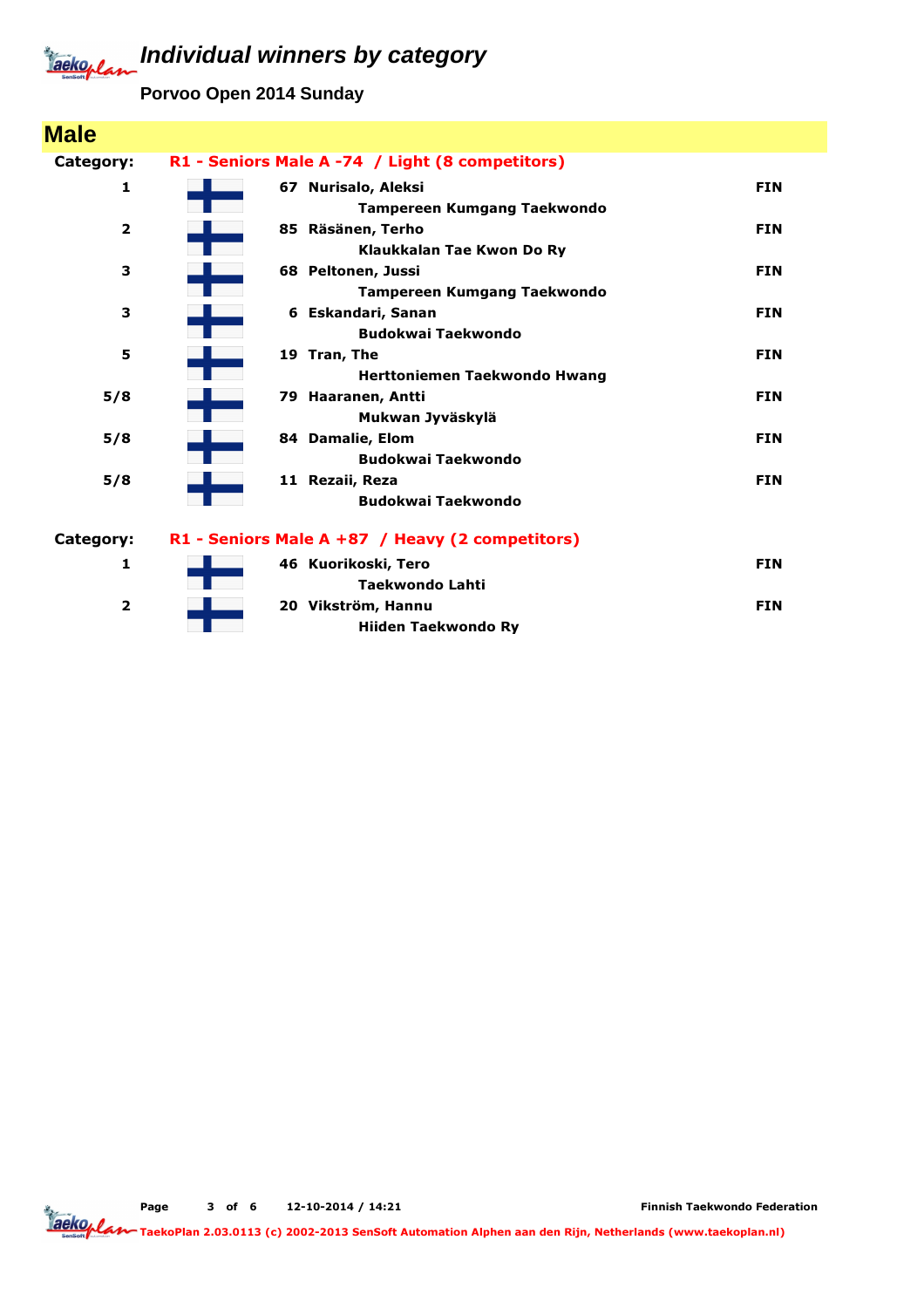**Porvoo Open 2014 Sunday**

| <b>Female</b>           |                                                         |                                     |
|-------------------------|---------------------------------------------------------|-------------------------------------|
| Category:               | C1 - Cadets Female A -33 / Fly (3 competitors)          |                                     |
| 1                       | 70 Hanhinen, Taru                                       | <b>FIN</b>                          |
|                         | <b>Yong Taekwondo</b>                                   |                                     |
| $\overline{\mathbf{2}}$ | 16 Tammila, Ida                                         | <b>FIN</b>                          |
|                         | <b>Budokwai Taekwondo</b>                               |                                     |
| 3                       | 27 Ekman, Sara                                          | <b>FIN</b>                          |
|                         | Loviisan Taekwondo Ry                                   |                                     |
| Category:               | C1 - Cadets Female A -37 / Bantam (2 competitors)       |                                     |
| 1                       | 62 Lehto, Sini                                          | <b>FIN</b>                          |
|                         | Tampereen Kumgang Taekwondo                             |                                     |
| $\overline{\mathbf{2}}$ | 17 Tammila, Ida                                         | <b>FIN</b>                          |
|                         | <b>Budokwai Taekwondo</b>                               |                                     |
| Category:               | C1 - Cadets Female A -41 / Feather (4 competitors)      |                                     |
| 1                       | 69 Azboy, Evin                                          | <b>FIN</b>                          |
|                         | <b>Yong Taekwondo</b>                                   |                                     |
| $\overline{\mathbf{2}}$ | 63 Lehto, Sini                                          | <b>FIN</b>                          |
|                         | Tampereen Kumgang Taekwondo                             |                                     |
| 3                       | 18 Tiihonen, Sanni                                      | <b>FIN</b>                          |
|                         | <b>Doboksport Tampere</b>                               |                                     |
| 3                       | 60 Väyrynen, Milla                                      | <b>FIN</b>                          |
|                         | Taekwondourheilijat 2011                                |                                     |
| Category:               | C1 - Cadets Female A -44 / Light (2 competitors)        |                                     |
| 1                       | 54 Lahti, Emilia                                        | <b>FIN</b>                          |
|                         | Taekwondourheilijat 2011                                |                                     |
| $\overline{\mathbf{2}}$ | 75 Nordenswan, Emilia                                   | <b>FIN</b>                          |
|                         | Helsingin Taekwondoseura ry                             |                                     |
| Category:               | C1 - Cadets Female A -47 / Welter (2 competitors)       |                                     |
| 1                       | 21 Boughrara, Chahrazed                                 | <b>FIN</b>                          |
|                         | <b>Hnmky Taekwondo</b>                                  |                                     |
| $\overline{2}$          | 32 Reiman, Emma                                         | <b>FIN</b>                          |
|                         | Loviisan Taekwondo Ry                                   |                                     |
| Category:               | C1 - Cadets Female A -51 / Light middle (3 competitors) |                                     |
| 1                       | 73 Rannikko, Noora                                      | <b>FIN</b>                          |
|                         | <b>Yong Taekwondo</b>                                   |                                     |
| $\mathbf{2}$            | 22 Boughrara, Chahrazed                                 | <b>FIN</b>                          |
|                         | <b>Hnmky Taekwondo</b>                                  |                                     |
| 3                       | 58 Vassilaki, Sophia                                    | <b>FIN</b>                          |
|                         | Taekwondourheilijat 2011                                |                                     |
| Category:               | C1 - Cadets Female A -55 / Middle (2 competitors)       |                                     |
| 1                       | 39 Kallio, Krista                                       | <b>FIN</b>                          |
|                         | <b>Paimion Taekwondo Ry</b>                             |                                     |
| $\overline{\mathbf{2}}$ | 37 Järvinen, Ronja                                      | <b>FIN</b>                          |
|                         | <b>Paimion Taekwondo Ry</b>                             |                                     |
|                         | Page<br>12-10-2014 / 14:21<br>4 of 6                    | <b>Finnish Taekwondo Federation</b> |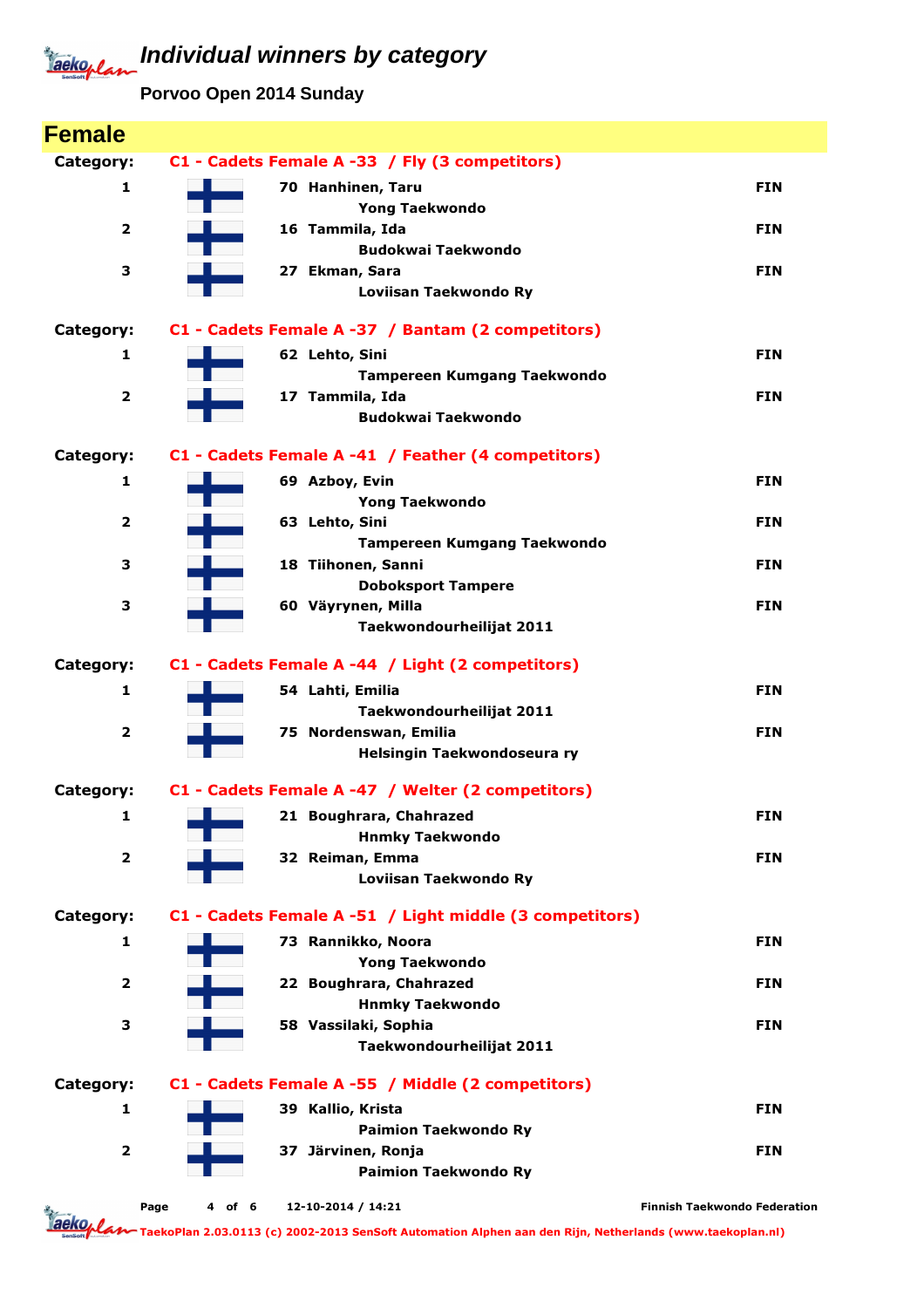**Porvoo Open 2014 Sunday**

| <b>Female</b>           |                                                          |                                     |
|-------------------------|----------------------------------------------------------|-------------------------------------|
| Category:               | B1 - Juniors Female A -49 / Feather (2 competitors)      |                                     |
| 1                       | 59 Vassilaki, Sophia                                     | <b>FIN</b>                          |
|                         | Taekwondourheilijat 2011                                 |                                     |
| $\overline{\mathbf{2}}$ | 81 Linna, Lotta                                          | <b>FIN</b>                          |
|                         | Mukwan Jyväskylä                                         |                                     |
| Category:               | B1 - Juniors Female A -52 / Light (3 competitors)        |                                     |
| 1                       | 74 Rannikko, Noora                                       | <b>FIN</b>                          |
|                         | <b>Yong Taekwondo</b>                                    |                                     |
| 2                       | 28 Fredriksson, Laura                                    | <b>FIN</b>                          |
|                         | Loviisan Taekwondo Ry                                    |                                     |
| З                       | 65 Nurisalo, Amanda                                      | <b>FIN</b>                          |
|                         | <b>Tampereen Kumgang Taekwondo</b>                       |                                     |
| Category:               | B1 - Juniors Female A -55 / Welter (3 competitors)       |                                     |
| 1                       | 7 Kanwara, Tuomenkoski                                   | <b>FIN</b>                          |
|                         | <b>Budokwai Taekwondo</b>                                |                                     |
| $\overline{\mathbf{2}}$ | 38 Jokinen, Nea                                          | <b>FIN</b>                          |
|                         | <b>Paimion Taekwondo Ry</b>                              |                                     |
| З                       | 29 Lindblad, Karin                                       | <b>FIN</b>                          |
|                         | Loviisan Taekwondo Ry                                    |                                     |
| Category:               | B1 - Juniors Female A -59 / Light Middle (2 competitors) |                                     |
| 1                       | 34 Kemppinen, Sofia                                      | <b>FIN</b>                          |
|                         | <b>Malmin Taekwondo Ry</b>                               |                                     |
| $\overline{\mathbf{2}}$ | 1 Aaltonen, Nella                                        | <b>FIN</b>                          |
|                         | <b>Budokwai Taekwondo</b>                                |                                     |
| Category:               | R1 - Seniors Female A -49 / Fly (2 competitors)          |                                     |
| 1                       | 25 Ohra-Aho, Nina                                        | <b>FIN</b>                          |
|                         | Klaukkalan Tae Kwon Do Ry                                |                                     |
| 2                       | 82 Linna, Lotta                                          | <b>FIN</b>                          |
|                         | Mukwan Jyväskylä                                         |                                     |
| Category:               | R1 - Seniors Female A -57 / Feather (3 competitors)      |                                     |
| 1                       | 76 Härkönen, Helmi                                       | <b>FIN</b>                          |
|                         | <b>Espoo Hwarang Team ry</b>                             |                                     |
| 2                       | 2 Ahmed, Maria                                           | <b>FIN</b>                          |
|                         | <b>Budokwai Taekwondo</b>                                |                                     |
| З                       | 26 Aalto, Jenna                                          | <b>FIN</b>                          |
|                         | Loviisan Taekwondo Ry                                    |                                     |
| Category:               | R1 - Seniors Female A -62 / Light (3 competitors)        |                                     |
| 1                       | 77 Härkönen, Helmi                                       | <b>FIN</b>                          |
|                         | <b>Espoo Hwarang Team ry</b>                             |                                     |
| $\overline{\mathbf{2}}$ | 50 Kemppinen, Sofia                                      | <b>FIN</b>                          |
|                         | <b>Malmin Taekwondo Ry</b>                               |                                     |
| з                       | 33 Harcenkova, Sabina                                    | <b>FIN</b>                          |
|                         | <b>Malmin Taekwondo Ry</b>                               |                                     |
|                         | 12-10-2014 / 14:21<br>Page<br>5 of 6                     | <b>Finnish Taekwondo Federation</b> |